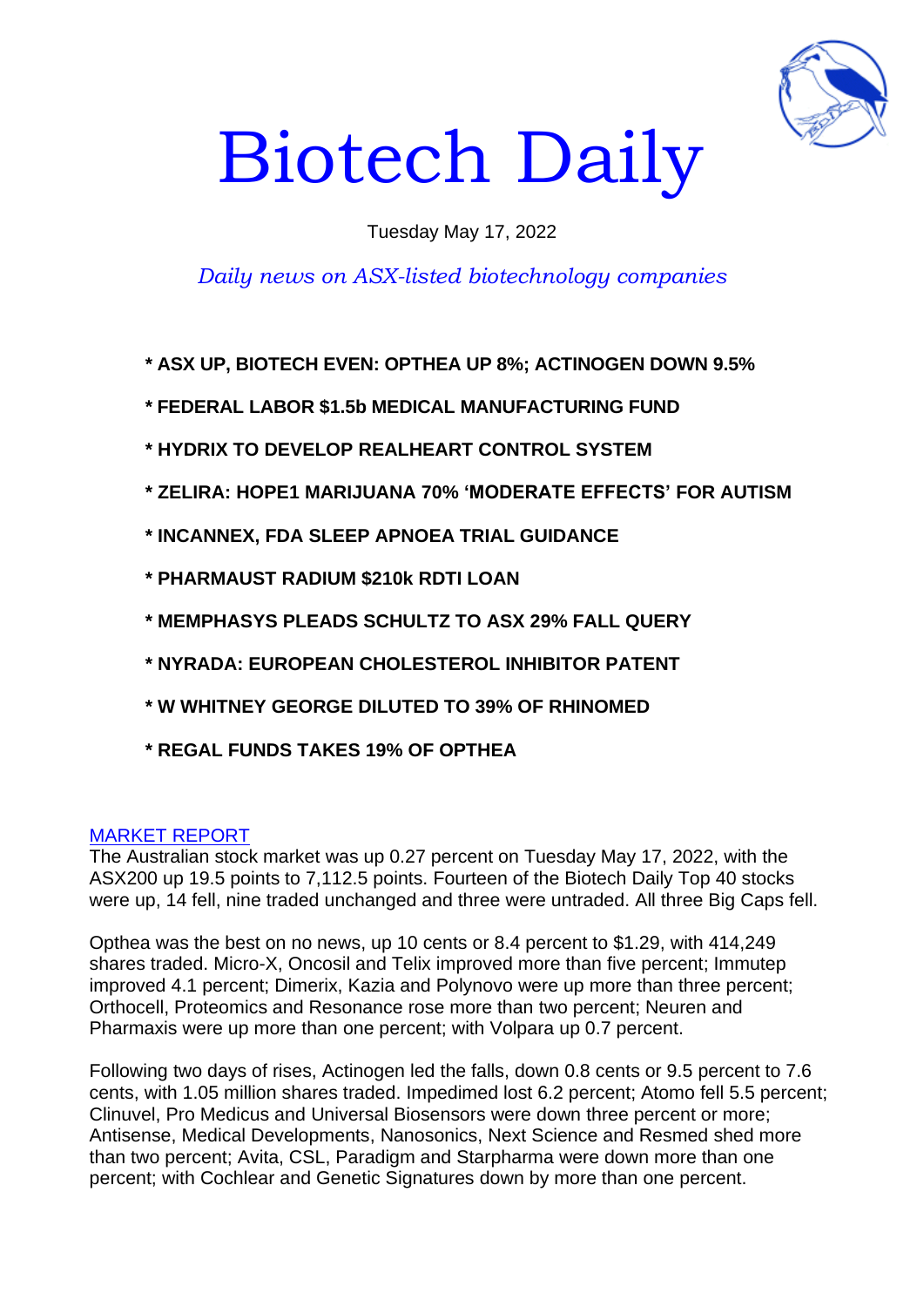## AUSTRALIAN LABOR PARTY

The Federal Labor Opposition says it will provide a \$1.5 billion fund to support Australian medical manufacturing as part of its \$15 billion National Reconstruction Fund. The Federal Opposition said that the Medical Manufacturing Fund would "work with industry to identify ways that government purchasing strategies can help build local medical manufacturing capability to create secure well-paid jobs and strengthen our key sovereign capabilities".

The Australian Labor Party said that the medical technology sector could add \$18 billion to the Australian economy and around 28,000 new jobs within the next eight years.

The Party said that the Medical Manufacturing Fund would be managed by an independent board established under the National Reconstruction Fund.

According to its website, Labor said that a proposed \$15 billion National Reconstruction Fund would provide loans, guarantees and equity to support projects that "create secure well-paid jobs, drive regional development, and invest in our national sovereign capability, broadening and diversifying Australia's economy".

Labor leader Anthony Albanese said that "a country that takes its pandemic preparedness seriously would have ensured that we made more rapid tests and vaccines here".

"Serious countries should make things," Mr Albanese said. "Serious countries should be led by builders, not bulldozers, which is how I would lead a future Labor Government.". Labor shadow minister for industry and innovation Ed Husic said Australian firms were ready to manufacture essential medical supplies but need a government to back them Australia has a Federal election this Saturday, May 21, 2022.

## **HYDRIX**

Hydrix says it will develop the control system for the Västerås, Sweden-based Realheart AB four-chamber total artificial heart (TAH).

Hydrix said the partnership with the Västerås, Sweden-based Realheart was a multi-stage program generating about \$2 million in revenue for the year to June 30, 2023.

The company said that the Realheart total artificial heart aimed to "mimic the function and form of the natural heart, gently circulating blood through the atria and ventricles with its unique atrio-ventricular plane" and that its design aimed to "minimize the risk of stroke, bleeding and anaemia, which are common side effects of heart pumps in use today". Hydrix said that the product development would help "accelerate Realheart's TAH system to in-patient clinical trials in 2024".

Hydrix general manager Michael Trieu said the contract was "a strong endorsement of Hydrix as a best-in-class product development partner for clients building disruptive class III cardio-vascular technologies".

"Hydrix know-how and platform technologies help de-risk and accelerate mechanical circulatory support developers to mature their cardiac technologies with greater confidence and reliability; from bench-top prototype to in-human trials to commercial release," Mr Trieu said.

Realheart chief executive officer Ina Perkins said that the controller for the total artificial heart was "technically very advanced and for those who will live with our artificial heart in the future, its design must be extremely easy to use".

"We are convinced that [Hydrix] experience in safety critical controller systems design is also characterized by a strong focus on human user needs experience which will ensure we can offer our patients and carers, the best controller for

meeting these needs and expectations," Ms Perkins said.

Hydrix fell 0.1 cents or 1.1 percent to 8.9 cents with 1.6 million shares traded.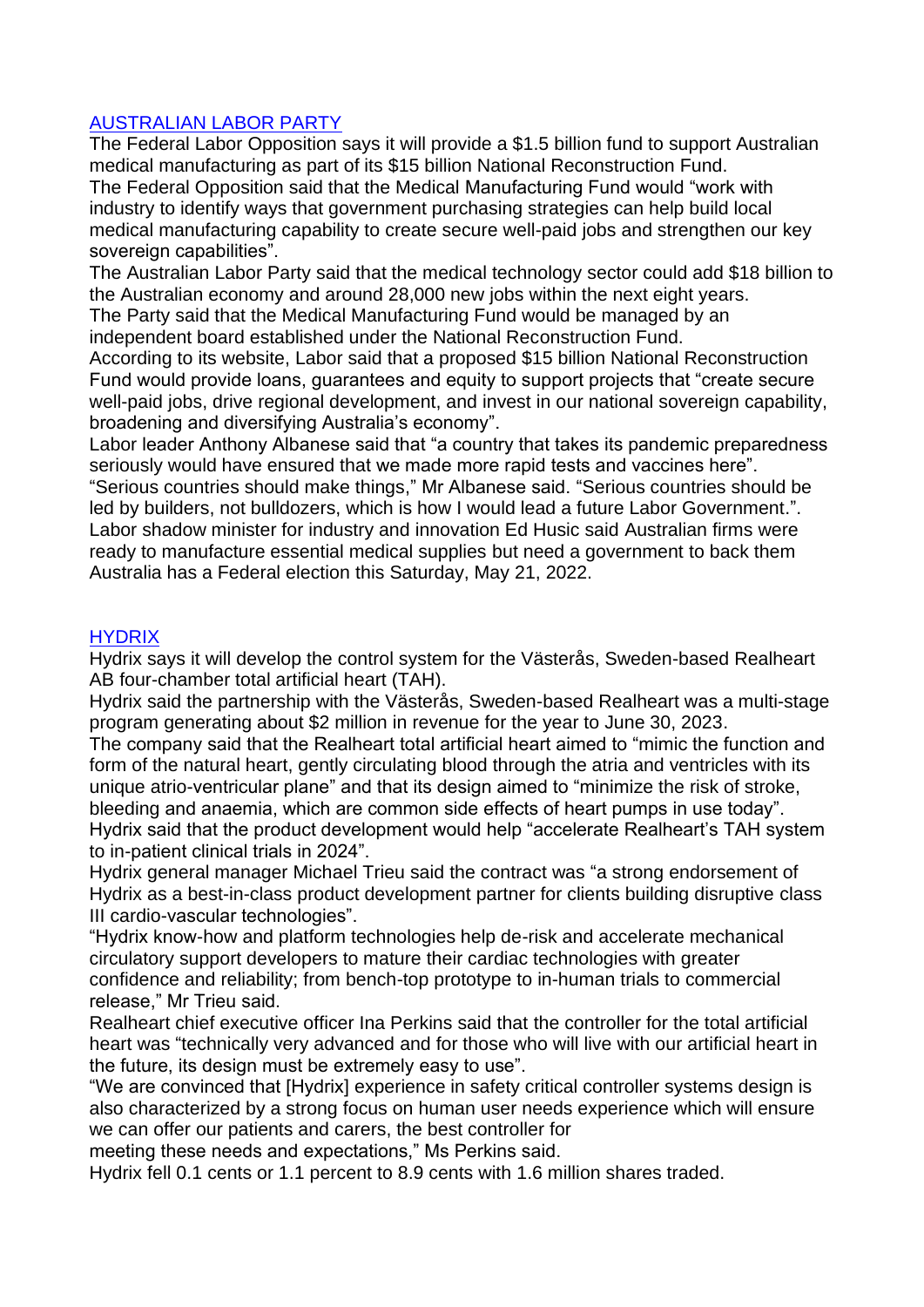## ZELIRA THERAPEUTICS

Zelira says "almost 70 percent" of 45-patients in its observational trial of its Hope1 marijuana for autism spectrum disorder had at least "moderate" therapeutic effects. In November 2020, Zelira said it and Emyria had a real-world data agreement for an up to 150-patient observational trial of Zelira's Hope marijuana for autism spectrum disorder (BD: Nov 9, 2020).

In October of that year, the company said it had launched its marijuana Hope products for autism in Australia through the Australian Therapeutic Goods Administration's special access scheme (BD: Oct 27, 2020).

According to Zelira's website, Hope1 is a liquid formulation of equal parts tetrahydrocannabinol (THC) and cannabidiol (CBD), blended with olive oil and taken orally.

Today, Zelira said that Hope1 appeared "effective", with "close to" 70 percent of patients rated by clinicians as having achieved a "moderate therapeutic effect after five months on Hope1".

The company said that the average effective daily dose of Hope1 for patients 16 years and under was 2.5mL (equating to 12.5mg THC: 12.5mg CBD a day) and for patients over the age of 18 it was 3.6mL (equating to 17.9mg THC: 17.9mg CBD a day).

Zelira said that Hope1 appeared safe, with no serious adverse events observed and that the mean time of treatment was 4.8 months, with a maximum of 8.9 months.

Zelira managing-director Dr Oludare Odumosu said that "physicians and patients often ask for proof of the safety, efficacy, and dosing guidelines for cannabinoid-based medicines".

"Zelira is pleased to share the results from this longitudinal real-world trial because it provides prescribers with empirical information and additional confidence to prescribe Hope1," Dr Odumosu said. "These results provide additional clinical and regulatory validation for our products as we expand into highly regulated global markets.". Zelira was up 20.5 cents or 17.45 percent to \$1.38.

## INCANNEX HEALTHCARE

Incannex says the US Food and Drug Administration has "provided guidance [which] will inform adjustments" to the trial protocols for IHL-42X for obstructive sleep apnoea. Incannex said that the FDA guidance on the marijuana-based IHL-42X trial included specific parameters to demonstrate safety and efficacy in phase II and III pivotal studies. The company said that the FDA agreed that it did not need to conduct animal studies and the next stage of development for IHL-42X would be the adjustment of clinical trial designs required for a 505(b)(2) new drug application with the FDA.

Incannex chief scientific officer Dr Mark Bleackley said that "the FDA's interest in IHL-42X as a potential therapy for [obstructive sleep apnoea] was extremely encouraging … the feedback they provided on the overall proposed development program was positive".

"The agency's responses to the specific questions we posed allow us to revise our clinical trial protocols, to ensure that we are running highly efficient studies that generate the type and amount of data the FDA will require in a future marketing application," Dr Bleackley said. "The results from the [pre-investigational new drug] meeting will shape the IHL-42X development program over the coming months."

In March, Incannex said that its 11-person, phase II trial of IHL-42X for obstructive sleep apnoea showed IHL-42X reduced patient apnoea-hypopnoea indices and was welltolerated (BD: Mar 10, 2022).

Incannex was up five cents or 11 percent to 50.5 cents with 9.3 million shares traded.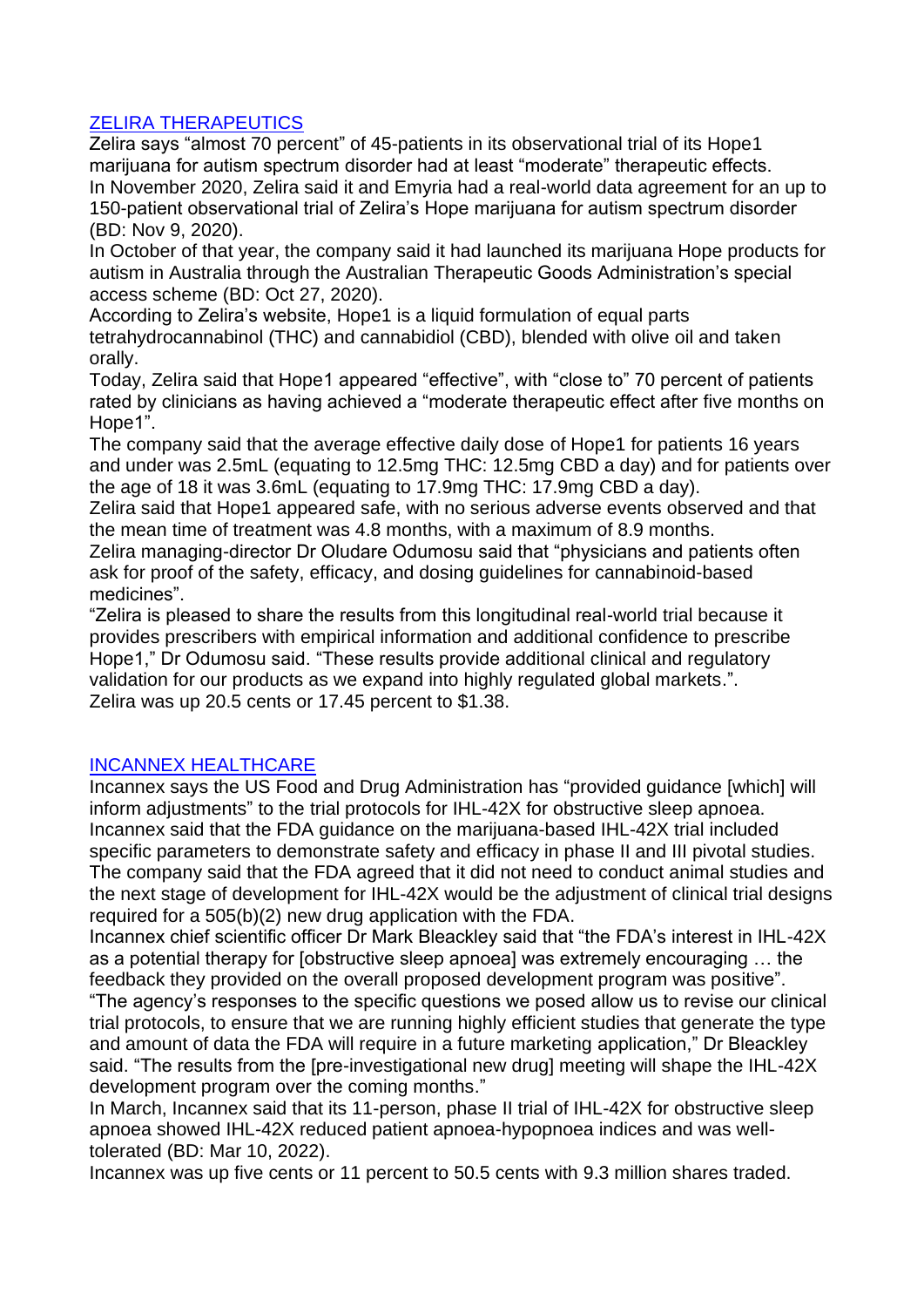## PHARMAUST

Pharmaust says it has borrowed \$210,000 from Radium Capital against its expected Federal Government Research and Development Tax Incentive.

Pharmaust said that the Radium loan would provide it with immediate funds equivalent to 80 percent of its accrued Research and Development Tax Incentive to February 28, 2022 and allowed for a second advance at June 30, 2022.

The company said that loan's compound interest rate was 1.25 percent a month, with repayment timed to coincide with the receipt of its 2022 Research and Development refund, expected by December 31, 2022.

Pharmaust finance director Sam Wright said the Radium facility provided "secure and nondilutive funds against a backdrop of geo-political uncertainty and broader equity market volatility".

"Bringing forward our future [research and development] refund strengthens Pharmaust's financial position to execute on our upcoming clinical trials," Mr Wright said. Pharmaust was up 0.1 cents or 1.1 percent to 9.1 cents.

#### **MEMPHASYS**

Memphasys has told the ASX that it is not aware of any information it has not announced which, if known, could explain recent trading in its securities.

The ASX said the company's share price fell 1.5 cents or 28.85 percent from a high of 5.2 cents to a low of 3.7 cents, yesterday May 16, 2022, and noted a "significant increase" in trading volume.

Memphasys was up 0.2 cents or 5.3 percent to four cents with 4.1 million shares traded.

#### **NYRADA**

Nyrada says the European Patent Office has allowed a patent for its compounds which act as inhibitors of PCSK9 to enable reduction in "bad" cholesterol levels.

Nyrada said that when formally granted, the patent, titled 'Heterocyclic Inhibitors of PCSK9' would protect its intellectual property until March 16, 2038.

The company said that the application covered new compounds it had developed that acted as inhibitors of PCSK9 to enable a reduction in low density lipo-protein (LDL) cholesterol levels.

Nyrada was up 3.5 cents or 21.2 percent to 20 cents.

#### RHINOMED

W Whitney George says his 112,089,721 shares substantial holding in Rhinomed has been diluted from 40.39 percent to 39.23 percent following a capital raising. Earlier this month, Rhinomed said it had raised \$1,098,000 in a one-for-9.87 retail entitlement offer at 19 cents a share and had placed a \$455,000 shortfall from its offer taking the total raised to \$4,923,000 (BD: May 4, 6, 2022).

In April, the Darien, Connecticut-based Mr George said he acquired 10,311,841 shares for \$1,958,705, or 19 cents a share in the institutional rights offer (BD: Apr 22, 2022). Rhinomed was up 0.75 cents or 4.5 percent to 17.5 cents.